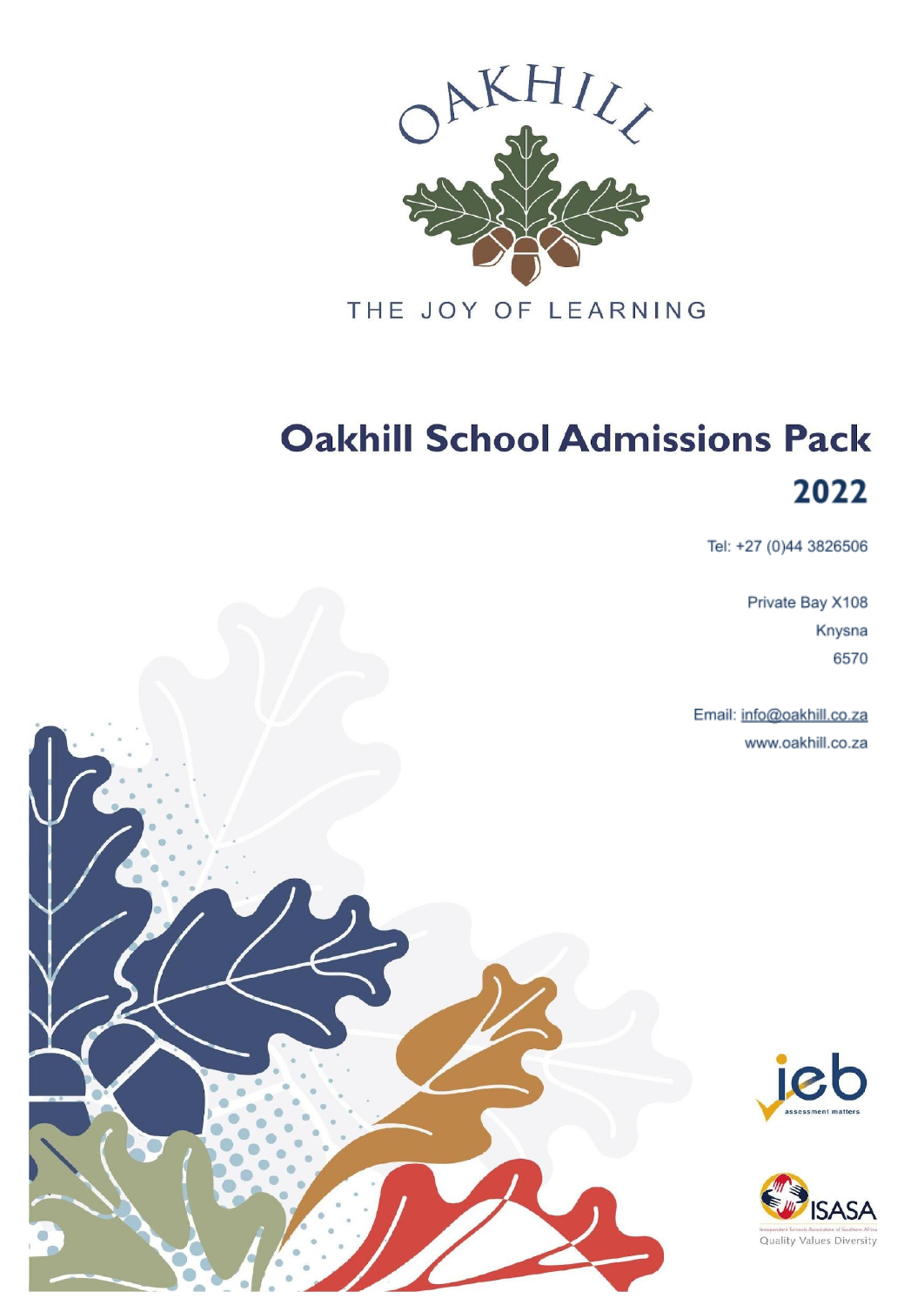

# **CONTENTS**

| Letter from the Head of School                            | 3                |
|-----------------------------------------------------------|------------------|
| <b>Application Process</b>                                | 4                |
| <b>Contact Details</b>                                    | 4                |
| Fee Schedule for 2022                                     | 5                |
| <b>General Notes on Fees</b>                              | $\boldsymbol{6}$ |
| <b>Term Dates</b>                                         | 6                |
| A Brief History of Oakhill                                | 6                |
| The Oakhill School Motto                                  | 7                |
| <b>Our Vision, Values and Mission</b>                     | 7                |
| <b>The Three Houses</b>                                   | 8                |
| <b>Code of Conduct</b>                                    | 8                |
| <b>Board of Governors</b>                                 | 9                |
| <b>Head of School and Staff</b>                           | 9                |
| A Family of Schools                                       | 10               |
| - Little Oaks: Grades 000 to R                            | 10               |
| - Oakhill Preparatory (Foundation Phase): Grades 1 to 3   | 11               |
| - Oakhill Preparatory (Intermediate Phase): Grades 4 to 7 | 12               |
| - Oakhill College (Junior): Grades 8 and 9                | 12               |
| - Oakhill College (Senior): Grades 10 to 12               | 13               |
| <b>The Arts</b>                                           | 13               |
| <b>Physical and Social Development</b>                    | 15               |
| <b>Scholarships and Bursaries</b>                         | 15               |
| <b>Frequently Asked Questions</b>                         | 16               |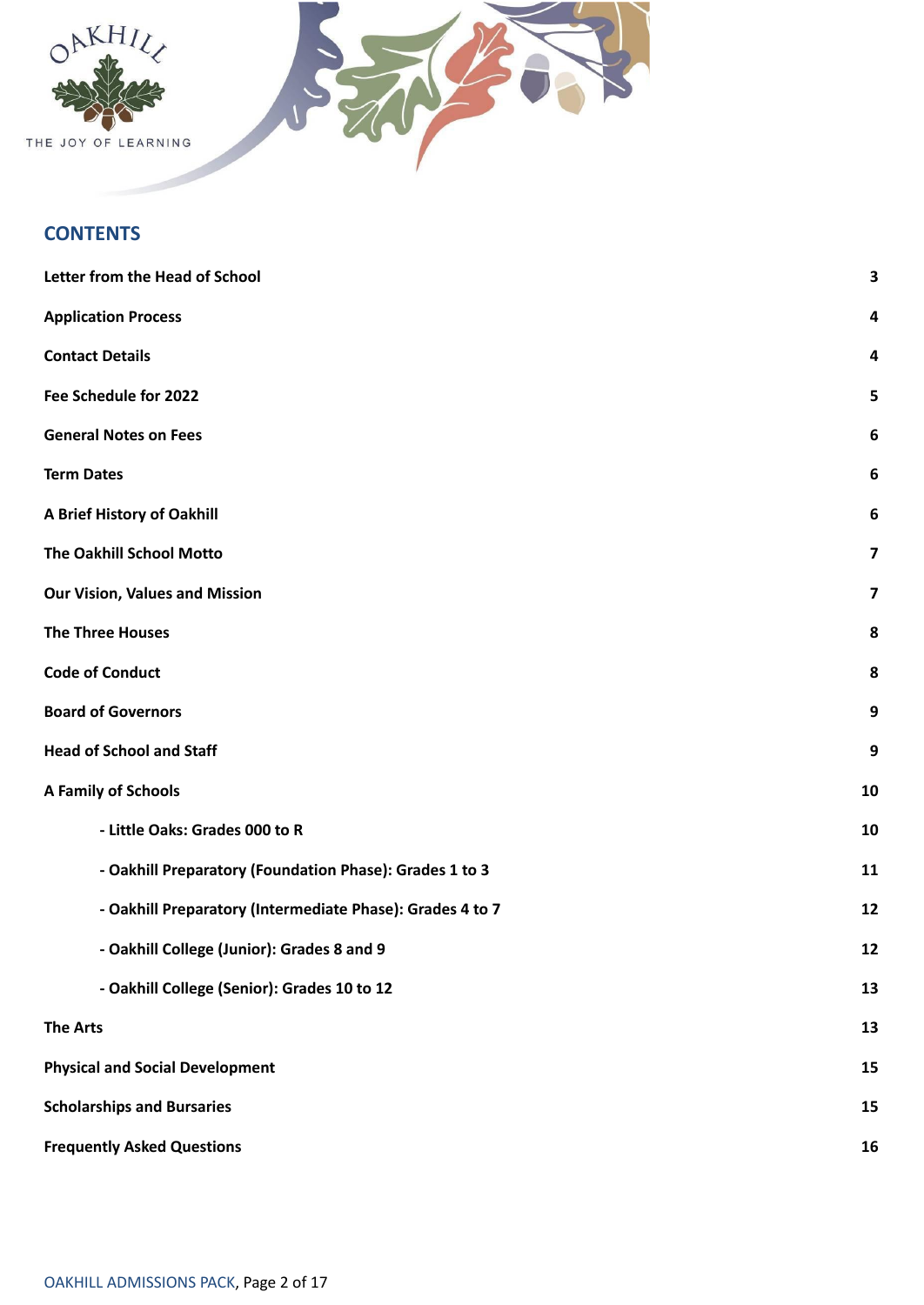

# **LETTER FROM THE HEAD OF PREP AND COLLEGE**

Whole child education happens in the broadest sense of the word at Oakhill and this involves much more than the excellent academic standards we maintain. From Grade 000 to Grade 12 we strive to ignite the imaginations of our pupils by encouraging them to explore and discover, question and create – to experience the joy of learning. It is a unique journey for each child towards developing identity and reaching their potential. We believe that every child has the ability to learn but not necessarily in the same way as the next one. This is why educators at Oakhill are encouraged to teach the way their pupils learn, rather than expecting them to learn the way we teach. This does not mean that the process is unstructured – on the contrary. It means that we as educators are constantly reflecting on our pedagogy and questioning the content of the curriculum we offer. We are privileged to enjoy a technology rich school environment which offers the opportunity for innovative teaching and learning.

Outside the classroom, we have an educational agenda that reaches far beyond the obsession with winning that is too often prevalent in schools nowadays. We play to win, but not at all cost, and strive for excellence but not perfection. We encourage our pupils to have a balanced extra mural involvement which include sport and the arts and we pride ourselves in the fact that the fields and the stages at Oakhill are equally vibrant spaces. Here our pupils learn about teamwork, sportsmanship, leadership, perseverance, resilience and how to handle victory, defeat, applause and disappointment in an appropriate way.

We want to inspire each child to take a keen interest in the complex world they inhabit and the people with whom they share it. To modern children this is the world of social media, technology and rapid change where anything is possible. We are telling our pupils that they do not have to wait to grow up before they can make a difference in the world. They could well come up with solutions to the big social and environmental challenges threatening our population and planet today. They could be the creators of the next fantastic concept that could take the world by storm. We want our pupils to grow in the values they choose as guiding posts in their lives so that they can fulfil their role in society and make a difference in the wider community.

Oakhill follows the Independent Examinations Board (IEB) syllabus which maintains international university entrance standards. We take very seriously our responsibility to provide excellence in preparing our senior pupils for their NSC examinations. Internationally, a school leaver's certificate is regarded as very important for accessing tertiary education and even the world of work. The South African National Senior Certificate (NSC) is accepted as a credible qualification by South African and international universities, provided that the results achieved by candidates are good enough. It is therefore imperative to us that Oakhill pupils leave school with the best possible matric results. We are proud of the excellent results our pupils have achieved, year after year, since the inception of the school, thanks to exceptional teachers who will leave no stone unturned in the guidance and support of their pupils.

We are proud to send out young people from Oakhill who are well rounded citizens with the ability to think for themselves and the heart to care for others and the environment. We send them off to be difference makers in a future world holding exponential change, massive challenges and unlimited opportunity.

Graham Howarth **Head of School**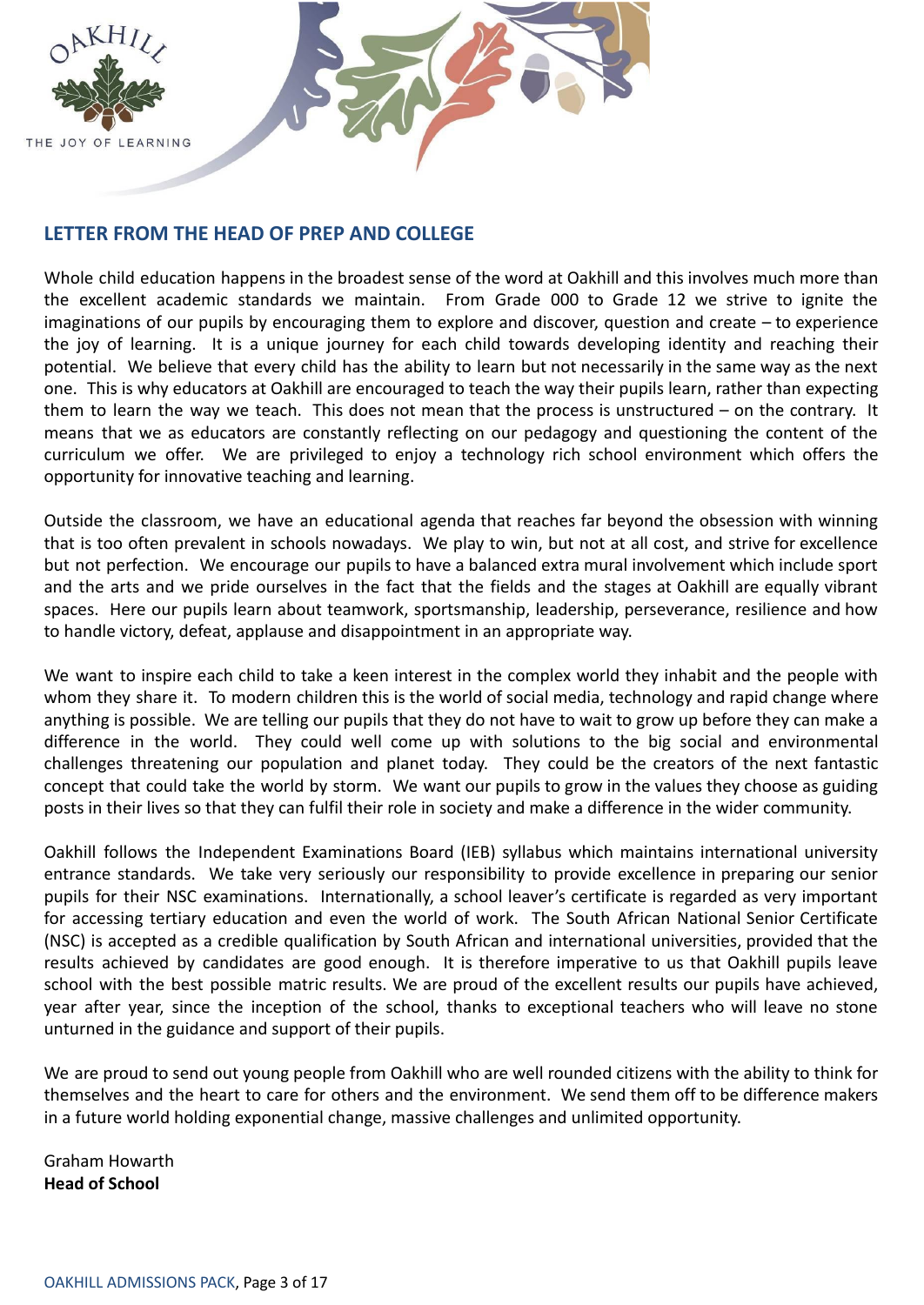

# **APPLICATION PROCESS**

# *STEP 1: GETTING TO KNOW OAKHILL SCHOOL*

You could...

- Visit our School for a walkabout call our marketing office to make an appointment.
- Come to one of our Open Days.
- Visit our website: [www.oakhill.co.za.](http://www.oakhill.co.za)
- Chat with a current Oakhill parent (we will gladly put you in touch).

#### *STEP 2: PROVISIONAL APPLICATION*

This means that you are interested and that you genuinely wish to consider Oakhill as your school of choice. The Application Fee must be paid at this point too.

#### *STEP 3: MEET WITH OUR HEAD OF PREP/COLLEGE AND HEAD OF SCHOOL*

Once you have completed the Provisional Application process, we will arrange a meeting with our Head of Prep/College and Head of School. This is a necessary step for you and your child to ask any final questions and for us to assess whether your child would be happy joining our school.

#### *STEP 4: PLACES OFFERED & CONFIRMATION OF ACCEPTANCE*

Once you have met with the Head of Prep/College and Head of School please complete the Enrolment Form. This is the final step of the enrolment process. Thereafter a place will be offered in writing and the non-refundable development fee is due.

# **CONTACT US**

Should you have any special requests or require any additional information, please contact us at one of the following:

Tel: +27 44 382-6506 Visit our website at [www.oakhill.co.za](http://www.oakhill.co.za)

**Head of Prep: Mr James Cross [j.cross@oakhill.co.za](mailto:j.cross@oakhill.co.za) Head of College: Mrs Sharon Brown [s.brown@oakhill.co.za](mailto:s.brown@oakhill.co.za) Head of School: Mr Graham Howarth [g.howarth@oakhill.co.za](mailto:g.howarth@oakhill.co.za) Admissions: Mrs Lyndall Hill [l.hill@oakhill.co.za](mailto:l.hill@oakhill.co.za) Marketing: Mrs Karine Trollip [k.trollip@oakhill.co.za](mailto:k.trollip@oakhill.co.za)** 

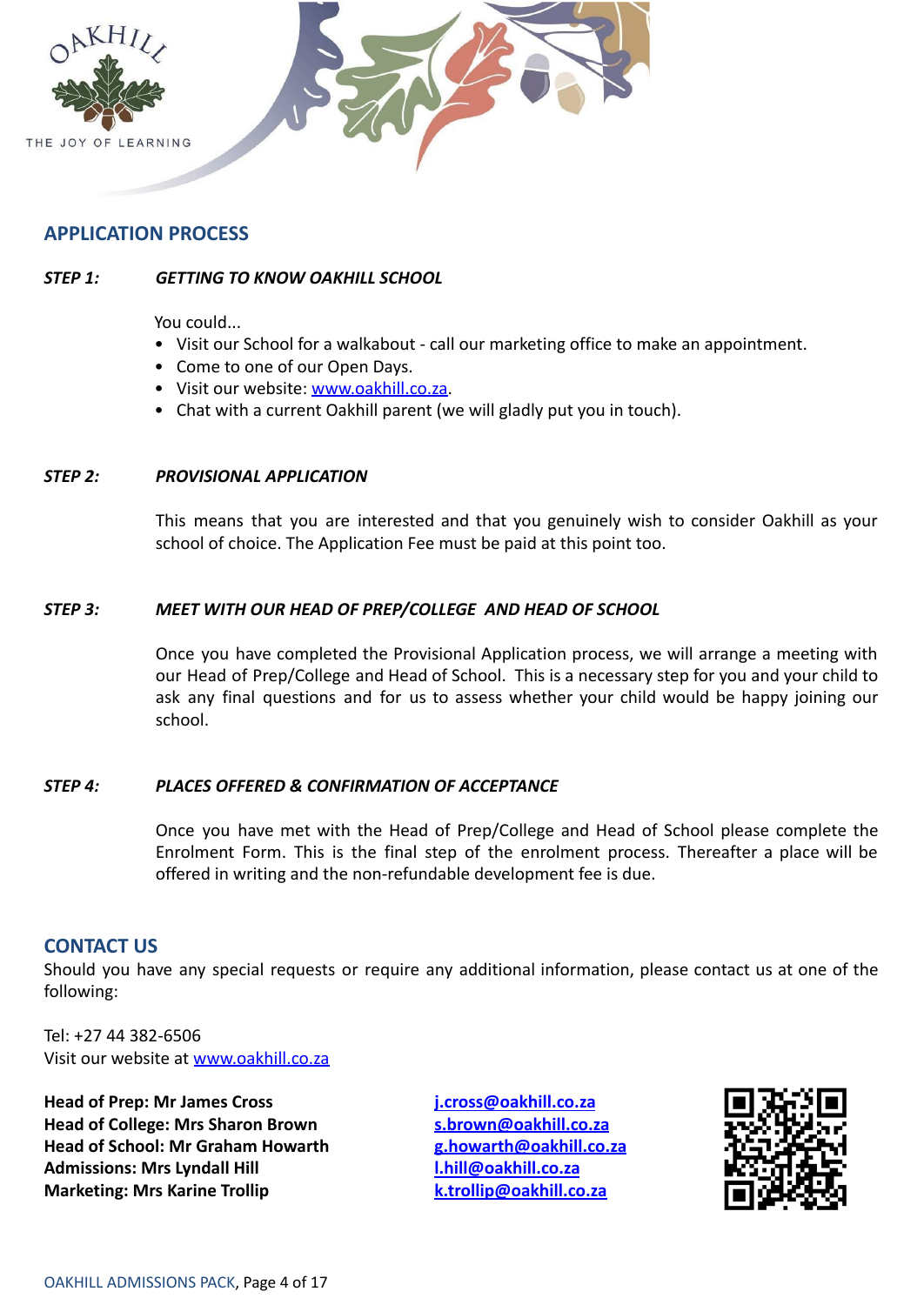

# 2022 FEE SCHEDULE

| <b>ENROLMENT</b>                                           |                                       |  |  |
|------------------------------------------------------------|---------------------------------------|--|--|
| <b>Application Fee*</b>                                    | <b>Development Fee**</b>              |  |  |
| R550 per pupil                                             | Little Oaks: R5,000 per family        |  |  |
| * Non-refundable and payable with provisional application. | Prep School: R7,500 per family        |  |  |
| **Non-refundable and payable immediately upon acceptance.  | College: R15,000 per family           |  |  |
| Returning families will not be charged a development fee.  | (determined by oldest child on entry) |  |  |
|                                                            |                                       |  |  |

| <b>TUITION FEES</b>                                                     |   |                                                                                                                                                 |                              |
|-------------------------------------------------------------------------|---|-------------------------------------------------------------------------------------------------------------------------------------------------|------------------------------|
| Grade                                                                   |   | Monthly Fee (11 Months)                                                                                                                         | <b>Annual Discounted Fee</b> |
| Grade 000                                                               | A | R4,200                                                                                                                                          | R44,121                      |
| Grade 00                                                                | А | R4,450                                                                                                                                          | R46,747                      |
| Grade R                                                                 | А | R4,850                                                                                                                                          | R50,949                      |
| Grade 1                                                                 | А | R7,800                                                                                                                                          | R81,939                      |
| Grade 2                                                                 | А | R8,300                                                                                                                                          | R87,192                      |
| Grade 3                                                                 |   | R8,400                                                                                                                                          | R88,242                      |
| Grade 4 - 7                                                             | c | R9,000                                                                                                                                          | R94,545                      |
| Grade 8 - 12                                                            |   | R11,500                                                                                                                                         | R120,808                     |
| A Includes Aftercare<br>Grade 8: Option to purchase new/used Chromebook |   |                                                                                                                                                 |                              |
| c Includes school owned Chromebook                                      |   | Note: Tuition Fees include all afternoon co-curriculars and all compulsory,<br>non-elective school outings and camps (except Grade 10 Odyssey). |                              |

| <b>ADDITIONAL FEES</b> |                   |                          |                       |
|------------------------|-------------------|--------------------------|-----------------------|
| Grade 10 Odyssey Fee   |                   | R9,500 per pupil         |                       |
| Grade 12 IEB Exam Fees |                   | R7,659 for 7 subjects    | R1,100 for AP English |
|                        |                   | R1,326 per extra subject | R1,100 for AP Maths   |
| <b>Plett Bus Fee</b>   | <b>From Plett</b> | R1,375 per month         | R14,444 annual fee    |
|                        | From Harkerville  | R1,100 per month         | R11,556 annual fee    |

|           | <b>SIBLING REBATES</b> | <b>PAYMENT OPTIONS</b>                                                                                                                                    |                                                                             |
|-----------|------------------------|-----------------------------------------------------------------------------------------------------------------------------------------------------------|-----------------------------------------------------------------------------|
| 2nd Child | 5%                     | <b>Monthly Payment Terms</b>                                                                                                                              | <b>Annual Payment Terms</b>                                                 |
| 3rd Child | 10%                    | Eleven equal payments, in advance, due<br>on the first day of each month, from<br>1 January 2022                                                          | One payment by 10 January 2022 or your<br>fee reverts to the monthly option |
|           |                        | <b>PLEASE NOTE:</b><br>Payments are strictly in advance. Debit order facilities are available.<br>Interest is charged on overdue accounts @ 2% per month. |                                                                             |
| 4th Child | 15%                    |                                                                                                                                                           |                                                                             |
| or more   |                        |                                                                                                                                                           |                                                                             |
|           |                        |                                                                                                                                                           | No credit card payments will be accepted for Tuition Fees.                  |

# **BANKING DETAILS**

Oakhill School, First National Bank, Branch Knysna, Branch Code 210 214 Account number 6200 2099 605, Bank Swift Code FIRNZAJJ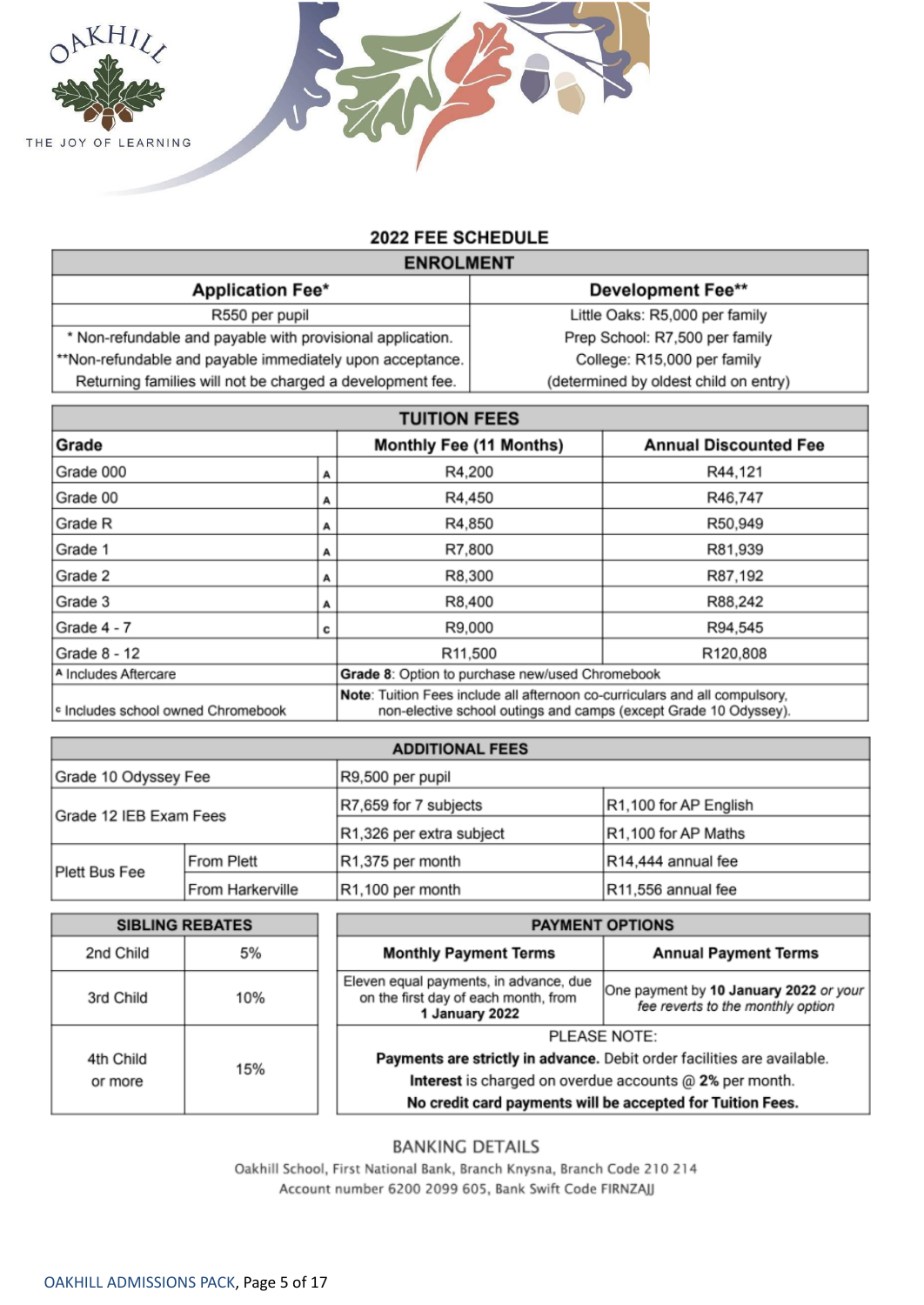

# **GENERAL NOTES ON FEES**

- The school reserves the right to restrict admission of any Pupil in respect of whom monies to the School are outstanding.
- One full term's notice, in writing, is required when withdrawing a Pupil from the School. A term's notice will be charged to accounts on immediate withdrawal.
- Interest will be levied at the rate of 2% per month on all amounts that are overdue by 30 days or more.
- All payments received will be applied firstly to the reduction of interest, legal fees and fees in lieu of notice, sundry charges and arrears applicable and then to the reduction of current tuition fees.
- In the case of a parent, guardian or person responsible for the payment of fees being sequestrated and there are arrear fees, the Pupil's attendance at the School will be immediately suspended. The Pupil's continued attendance will be subject to all fees being paid in advance.
- In no case will the school become involved in disputes within families as the responsibility for the payment lies with the parent, guardian or person responsible who signed the Application and Enrolment forms.
- Sundry charges that will be charged: photocopying, certain outings, enrichment lessons (ALU), printing, telephone calls, certain away games, Tours and Festivals - especially where transport and accommodation are involved, Olympiad's, Core Skills tests, Challenge's and certain activities where outside people are paid to do presentations etc.
- Any extras, such as specialised subject fees, etc will be charged as they arise and are payable on presentation of statement.
- Although the Board of Governors will always endeavour not to increase tuition fees during the School year, it reserves the right to do so if circumstances require it. Increases in fees can reasonably be expected each year to provide for inflation and other costs.

# **TERM DATES**

#### **2022 School Calendar:**

- TERM 1: Wednesday 12 January Friday 18 March
- TERM 2: Tuesday 5 April Friday 24 June
- TERM 3: Tuesday 19 July Friday 23 September
- TERM 4: Tuesday 11 October Wednesday 7 December

# **A BRIEF HISTORY OF OAKHILL**

Oakhill School grew from an idea sown in the early 1990's by pioneering parents who wanted a good education for their children. They sought to establish a school which expressed "joy in learning" and placed the child at the centre of an integrated curriculum. With educationalist Allan Graham at the helm, teachers' country-wide applied for posts and accepted appointments with no guarantees, save the dedication and enthusiasm of the Head of School and founding parents.

The new school's 54 pupils, ranging in age from six to sixteen, spent the first term of 1992 in a unit of the newly opened Woodmill Lane Mall. In April that year the school moved to its permanent location on the hillside above Knysna, sheltered by Oaks and with a view of the lagoon. The dream was realised.

Allan Graham laid the foundation – with no formal uniform, no prefect system, and strangely compared to today, very little sport. He used his relationship with the IEB to advise Bridge House, Somerset College, and Principia on opening sister schools, moving himself to head Bridge House. Gary Norton, ex-Marist Brothers College, had a short reign, as did Colin Winchester. Hilton Stander stabilized the school as numbers grew close to 350. Hilton constructed eight new classrooms and effected modernization of facilities. Shane Kidwell, Deputy Head from St Alban's College, took the baton from Hilton and steered a steady course of growth over the next eight years. Shane embraced the philosophy of 'good to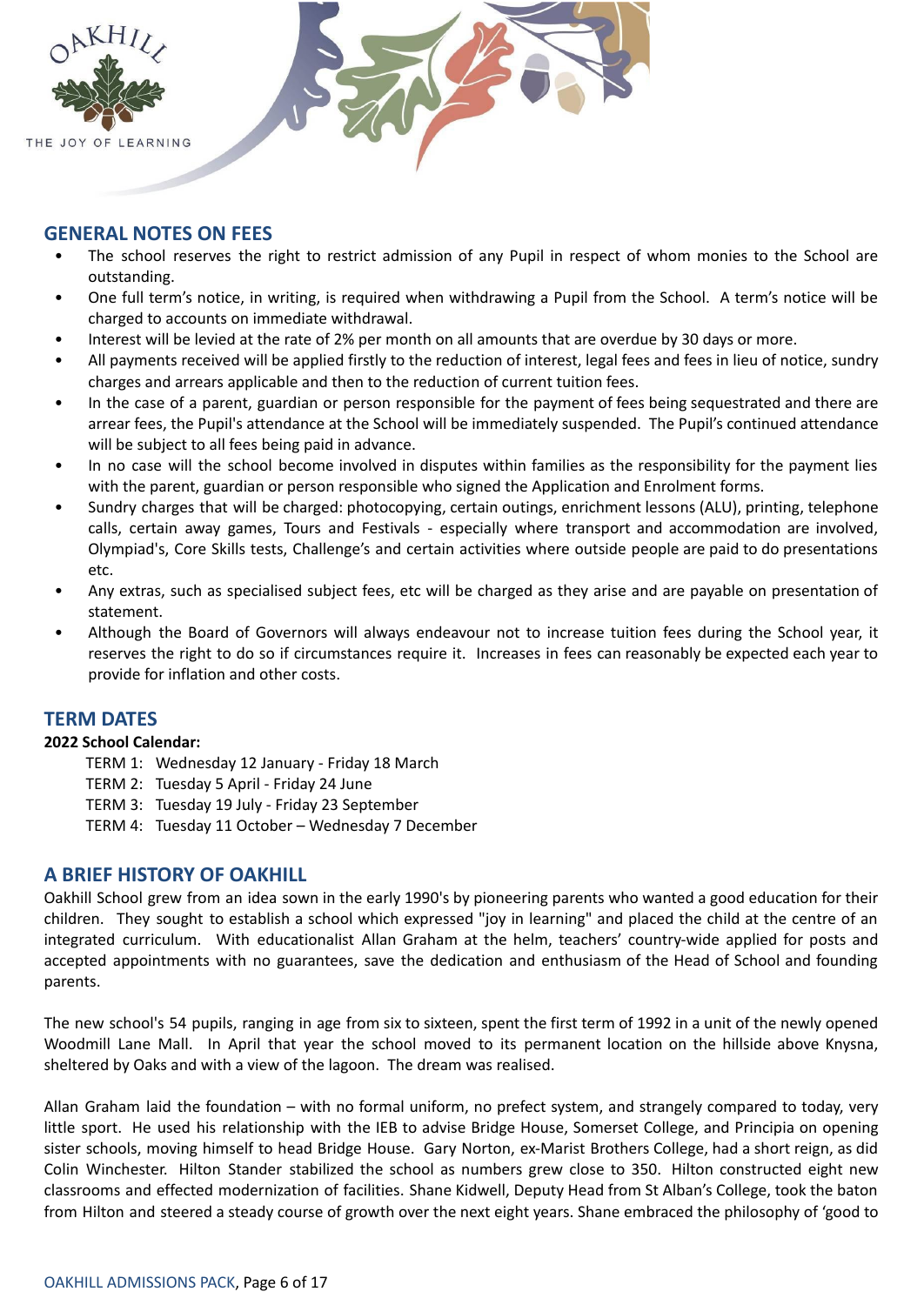

great', and developed systems, structures and infrastructure that enabled the school's further growth to where Oakhill proudly stands today amongst the top schools in the country. In 2017 Jannie de Villiers took up office as Head of School. Jannie was previously at Bishops Diocesan College in Cape Town where he, amongst other functions, was the Senior Boarding House Director, a teacher and a sports coach. Wayne Purchase, previously Deputy Head at Sacred Heart College, was appointed as a Head of College at the start of the most disruptive and challenging year of 2020 where our lives were changed by Covid-19 and a large portion of the year was taught online.

Today Oakhill has around 450 pupils from Grade 000 to Grade 12 and is growing steadily in reputation and numbers, attracting children from local areas and from further afield. College pupils follow the Independent Examinations Board (IEB) syllabus which maintains international university entrance standards and is the benchmark for the highest education qualifications in South Africa. Excellent academic results and glowing appraisals from external assessors confirm Oakhill's progress.

The School is continually improving its facilities - from the classroom to the sports fields. The Information Technology Centres are constantly upgrading computer equipment and software to provide pupils with the necessary technological skills.

The school's growth has accelerated the need for double-streaming and new classrooms were opened in 2015 to accommodate the increasing numbers of children. It is inevitable when excellence across the curriculum is achieved, a school will grow. Oakhill is prepared for this growth, growth in all senses - mind, heart and body. It is a demanding school, expecting dedication and excellence from staff, commitment and involvement from parents and the realisation of their potential from pupils.

Oakhill School purchased 17 hectares of land on the Welbedacht Road in Eastford to build the Oakhill Sports Campus (OSC) which boasts a state-of-the-art astroturf, hockey, cricket, rugby fields and clubhouse. Visit our website for more details [http://www.oakhill.co.za/sports-campus/.](http://www.oakhill.co.za/sports-campus/)

There were four designated projects which we were extremely excited to get off the ground in 2021:

- The deepening of the swimming pool on our school campus to allow the hosting of water polo matches.
- The construction of multi-purpose courts for tennis and netball at the OSC.
- The construction of a dam for water harvesting and water polo training at the OSC.
- Additional sports storage, gazebo and technical area alongside the existing cricket nets at the OSC.

# **OAKHILL SCHOOL MOTTO**

# *'The Joy of Learning'*

The motto encourages our whole community to experience thinking and learning and to enjoy the excitement of lifetime learning.

# **OUR VISION**

#### *Learning. Thinking. Enjoying. For life...*

Oakhill School is to be a happy, vibrant and dynamic place for learning, where children flourish in an environment that celebrates diversity, rewards creativity, embraces discipline and produces academic excellence. Oakhill seeks to provide a broad, balanced education that is modern and relevant to our times and integrates the academic, cultural, social, physical and spiritual components necessary for a young person's development.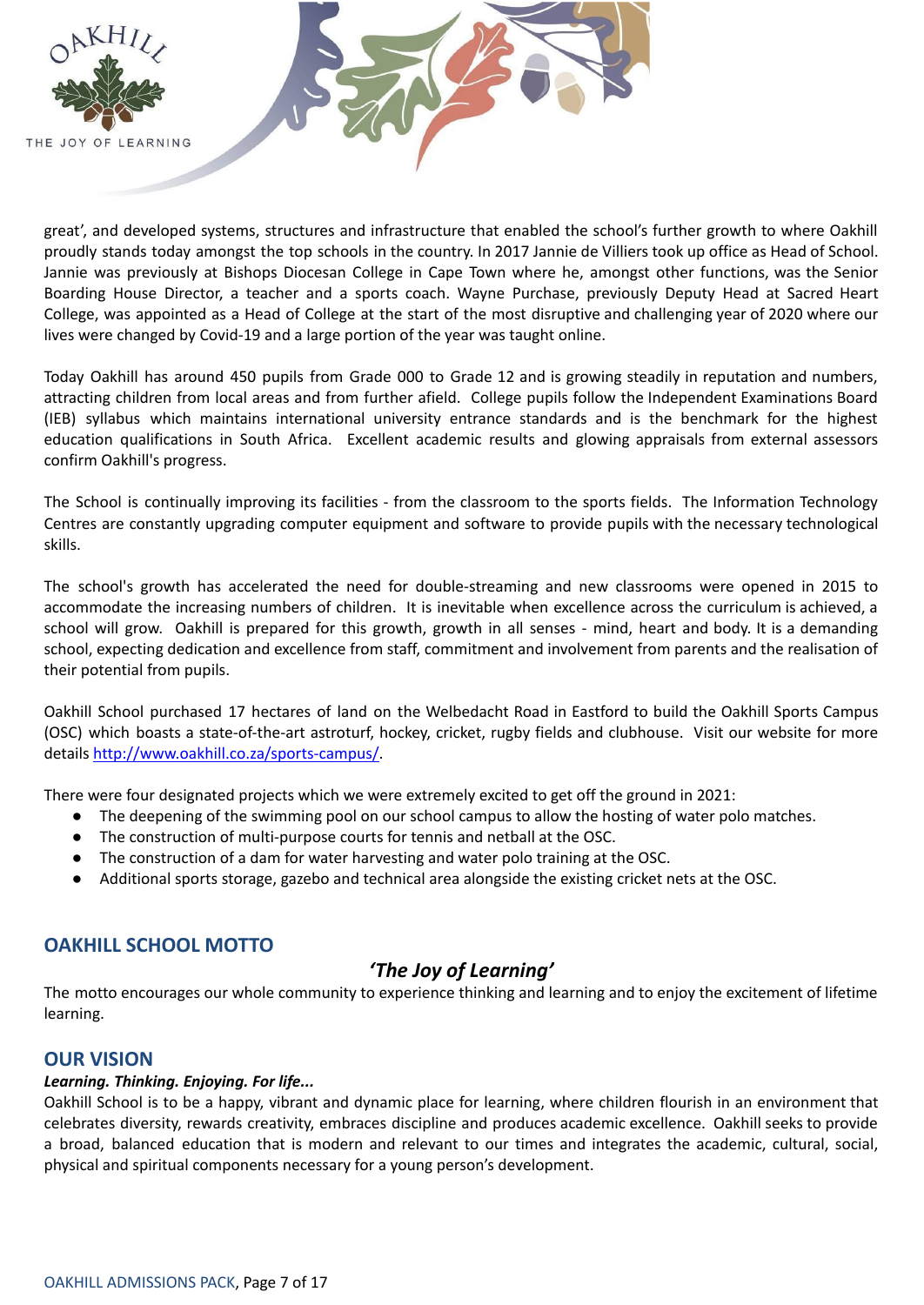

# **OUR VALUES**

The School recognizes the individuality of each child and provides a framework in which freedom and discipline sit comfortably with each other. Children are encouraged to think independently and respect one another's viewpoint. This approach builds confidence, strength of character, self-discipline and instils a desirable value system and moral code that enables children to make decisions and take responsibility for their actions. The curriculum teaches our pupils to respect religious differences and allows parents to set the tone for a child's spiritual development. Oakhill pupils should leave with both life skills and the skills for life, ready to continue their journey with confidence.

# **OUR MISSION**

Preparing pupils for life by encouraging them to think for themselves and take responsibility for the consequences of their decisions, for themselves, for others and for the environment.

# **THE THREE HOUSES**

Gold was discovered outside Knysna in 1876. Oakhill's three Houses are named after three of the leading mines: Millwood, Jubilee Creek and Bendigo.

**Bendigo** (colour – blue) **Jubilee** (colour – red) **Millwood** (colour – yellow)

# **CODE OF CONDUCT**

#### The Code of Conduct is to be signed by all Prep (Intermediate Phase) and College Pupils (Grades 4 to 12) and their *Parents/ Guardians/ Custodians.*

At Oakhill, Pupils are treated with respect, recognised as individuals, and encouraged to develop self-discipline.

This Code of Conduct aims to facilitate a disciplined and purposeful school environment, dedicated to improving and maintaining the quality of education. Furthermore, this code aims to instil a value system that will serve our Pupils well beyond their school days.

The Code of Conduct also aims to ensure that the School 's curricular and co-curricular programmes are executed in the most orderly way possible to create a climate in which teaching and learning can take place effectively.

#### 1. PRINCIPLES

The Oakhill Code of Conduct is guided by the following principles in its Constitution, set out under Aims of the School.

- 1.1 To assist Pupils in building strength of character and an appropriate value system.
- 1.2. To encourage Pupils to make informed choices, and to accept responsibility for those decisions and their consequences.
- 1.3. To provide a flexible approach to discipline with the aim of developing Pupils as self-disciplined individuals.

#### 2. RESPONSIBILITIES

- 2.1 Educators at the School subscribe to the School's Code of Conduct and undertake [inter alia] to:
	- Be punctual, well prepared and professional in their approach to education
	- Manage pupil performance effectively and motivate pupils to achieve realistic and meaningful personal goals
	- Be sensitive to the needs of their pupils and to address learning difficulties in a positive manner
	- Praise, encourage, recognise and reward pupils who strive to achieve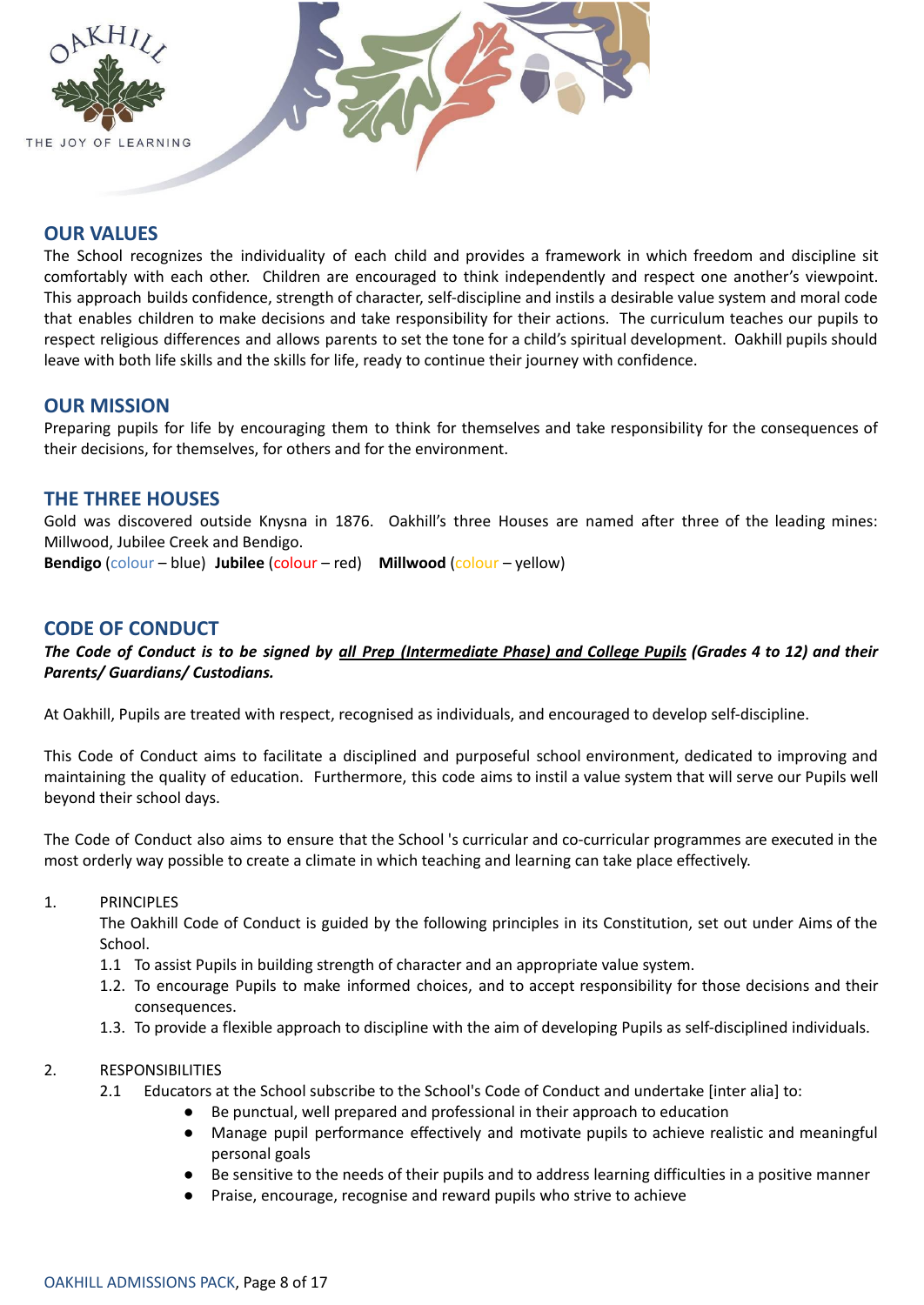

- Create a classroom climate which is based on a learning partnership which makes education both relevant and stimulating
- Set a positive example for their pupils
- Administer discipline correctively and with dignity when necessary
- 2.2. Our School prides itself on having good relations with the School's community, its pupils and their parents. While parents should expect the School and its educators to provide the best education possible with the available resources, parents should also accept responsibility for helping the School to achieve this goal.

Parents enrol their children at the School subject to their acceptance of the School rules and other conditions of enrolment. Parents also have the responsibility to (at least):

- Actively support the efforts of the School and its educators to teach their children
- Involve themselves to the fullest possible extent in school activities
- Make positive suggestions and contributions to improve the School's education process and the learning environment
- Support the disciplinary structures and procedures of the School, and the reasonable efforts by the School to apply discipline effectively and fairly
- Encourage their children to participate fully in School and co-curricular activities
- Participate in the learning process and assist their children with homework, provide encouragement, check results and communicate freely with the School
- Ensure that pupils attend school regularly and are in attendance at all compulsory functions and activities, and that punctuality is practiced

In terms of the SA Constitution, every pupil has the right to education. The School strives to provide the educational opportunities that it's pupils and the community deserve. Pupils themselves, however, must recognise that they have a responsibility to their parents, the School, their educators, their fellow pupils and themselves.

Pupils, therefore, must accept and comply with the School's rules and its conditions of enrolment. In more general terms, they must:

- Comply with instructions from educators and with the general rules of the School
- Behave responsibly and not endanger the safety, welfare and rights of others
- Respect and care for the property of the School and of others
- Maintain sound relations with others, be courteous and respect the dignity and self-worth of others
- Be punctual
- Demonstrate a positive attitude towards learning and be diligent in their efforts
- Behave honestly and conduct themselves with integrity
- Accept legitimate disciplinary action taken against them

# **BOARD OF GOVERNORS**

Oakhill School was founded in 1992 as an Association governed by a Constitution. It is registered as an independent school with the Western Cape Education Department (WCED) and is a member of the Independent Schools' Association of South Africa (ISASA). The Board of Governors is elected from the parent body and the wider community. Its duties and responsibilities are to appoint the Head of School, and under his or her guidance, the educators and staff. The Board continually assesses the direction of the school and strategizes to ensure the long-term sustainability of Oakhill.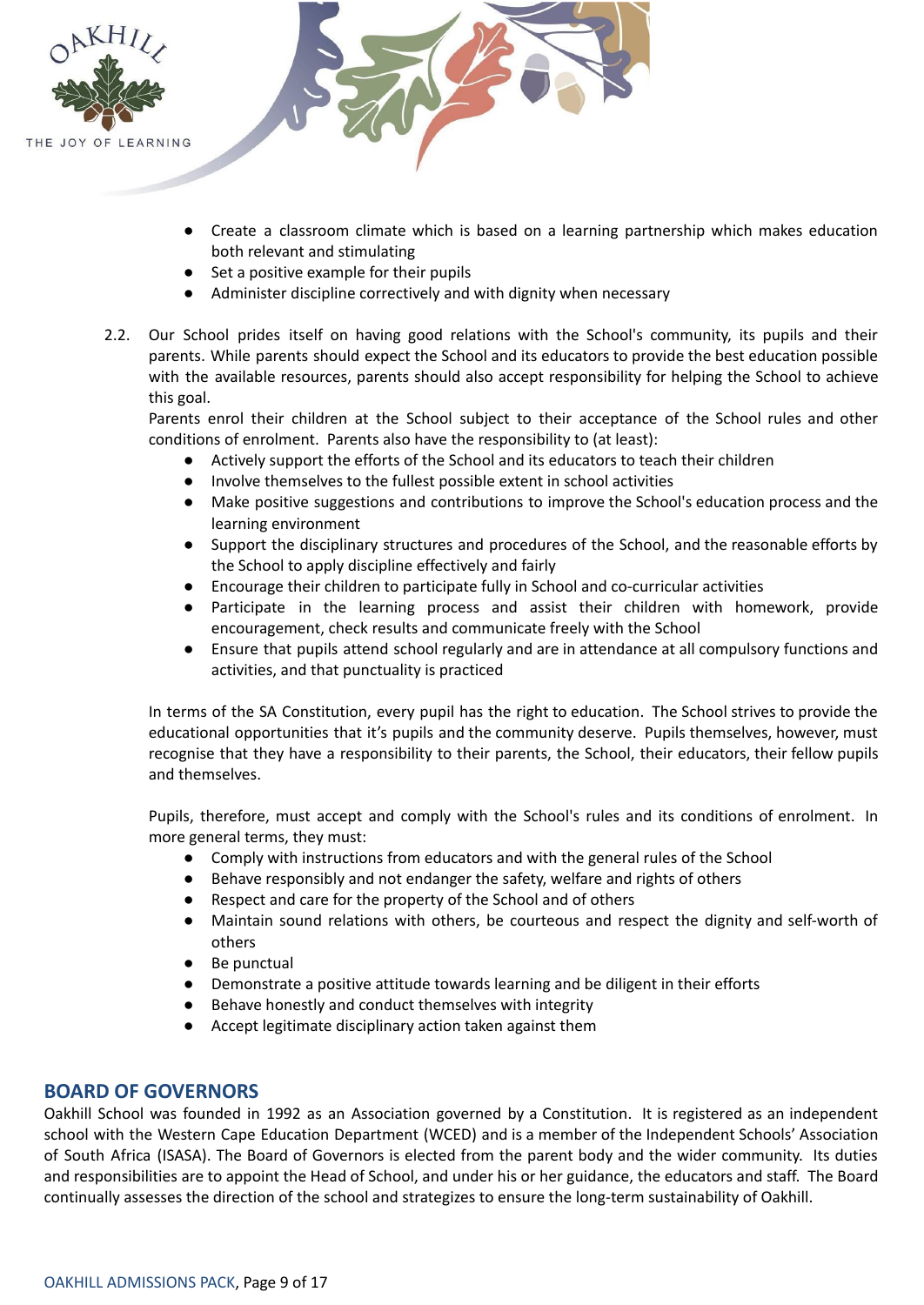

# **STAFF**

In line with school policy, Oakhill's current academic staff of over 50 are all academically qualified for the grades and/or subjects they teach. College teachers regularly attend IEB User Group meetings to keep up to date with trends and developments in education policy and methodology. In addition, Oakhill stakeholders have implemented a framework to monitor academic standards and ensure the continuation of Oakhill's academic excellence. Oakhill's "open door" policy means parents may address any concerns to the Head and staff. Every day is an "open day" – parents are always welcome to visit and consult with teachers, and visiting families are encouraged to spend time on the school campus, with visiting pupils being encouraged to spend a day in their age appropriate class.

# **A FAMILY OF SCHOOLS**

Oakhill has three schools on its campus:

| Little Oaks Pre-Prep       | (Grades 000, 00 and R) |
|----------------------------|------------------------|
| <b>Oakhill Prep School</b> | $(Grades 1 - 7)$       |
| <b>Oakhill College</b>     | (Grades 8 - 12)        |

The school is managed by a team comprising the Head of School and Head of Prep and a management executive of educators and administrators.

#### **LITTLE OAKS: GRADES 000 – R**

#### *The journey begins…*

Little Oaks is a welcoming environment where young children first experience the 'Joy of Learning' and thrive in a space that stimulates natural curiosity as they embark on their voyage of discovery. Our team of qualified, experienced and dedicated teachers, along with our teacher assistants, ensure that each day is exciting and meaningful through creative teaching and multi-sensory learning. Each child is given individual guidance and encouragement throughout each activity as needed.

Teachers plan a holistic and integrated curriculum to develop age appropriate skills and continually assess according to developmentally appropriate outcomes, in all areas of development. Our curriculum encompasses movement lessons for gross motor development, art and craft activities for fine motor development, creativity and expression, and a range of educational games for cognitive and perceptual development. Dance movement classes are given by our Prep dance teacher to further enhance physical coordination and enjoyment. Music and singing are very important in the Pre-Prep programme, encouraging participation, concentration, language and listening skills, co-operation and positive behaviour in a most enjoyable way.

From Grade 000 pre-reading, pre-writing and pre-maths skills are practiced daily for development to ensure school readiness. The children are introduced to tactile letter shapes and phonetic sounds in Grade 000 and 00 and in Grade R begin *THRASS*, a phonic/reading programme that is used throughout the Prep phase. Experimentation with many different art and writing materials develop fine-motor and eye-hand coordination. Pre-maths activities encourage numeracy skills including number recognition, number concept, shape, time, conservation and measuring. The children experiment, discover and problem solve in informal ways both indoors and outdoors - often with sand, water, natural materials and construction toys!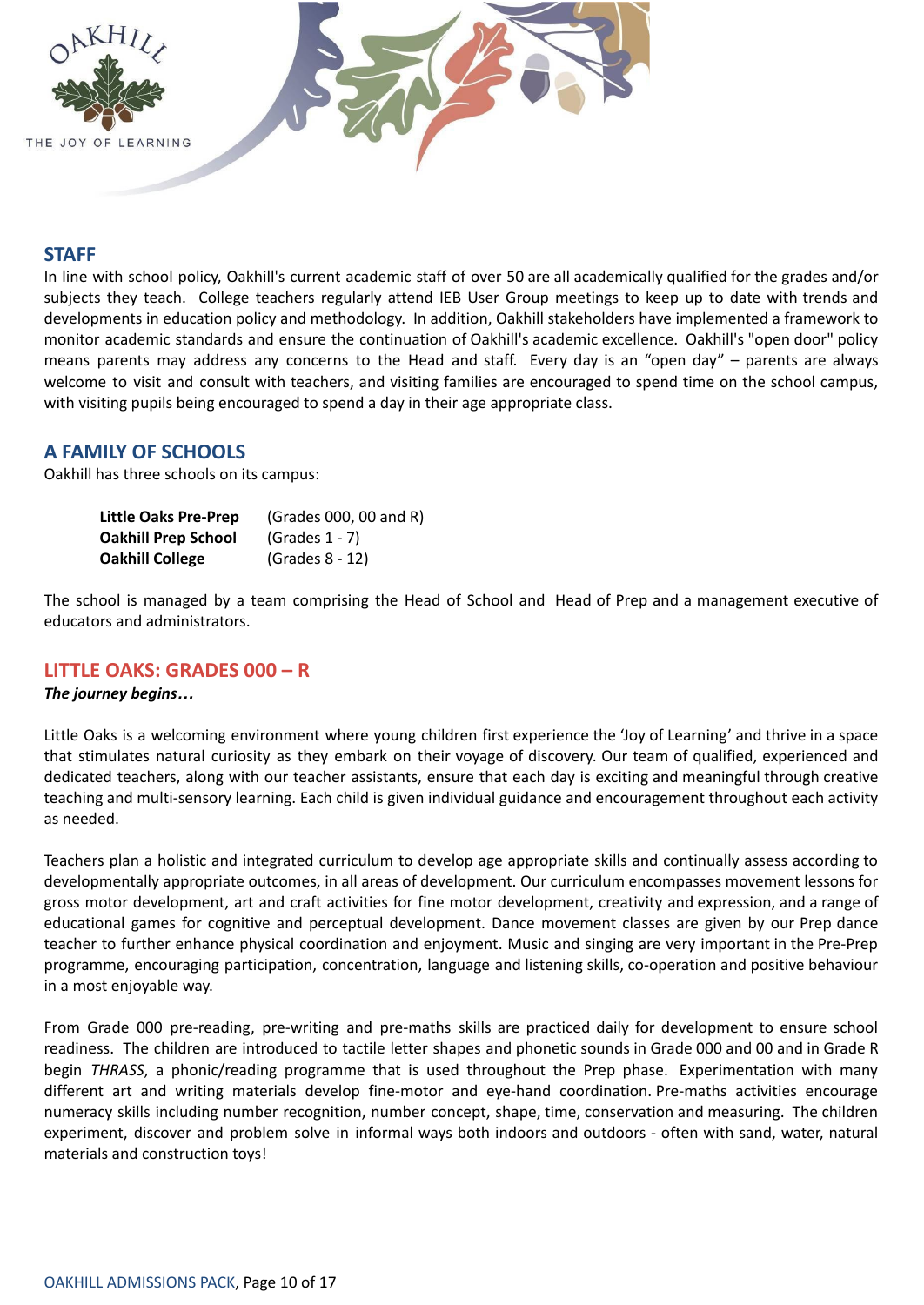

As part of the Foundation Phase, the Grade R's also enjoy and interact on a weekly basis with Prep Staff for Afrikaans, isiXhosa and Music, and also make use of the schools iPads to learn new skills and work in educational Apps to enhance learning, with the class teacher.

Our focus is learning through play. Our environment both in the classroom and outdoors is thoughtfully laid out according to the needs of familiarity as well as growth. Available to all children is a variety of engaging activities including art and craft, construction toys, educational games, puzzles, books, nature tables, house corners, fantasy play and dress-up. We create areas for children to interact not only with equipment, but more importantly with others, providing the opportunity for social development and emotional growth as children learn to share, take turns and build both self-confidence and resilience as well as problem solving skills. Our outdoor playscape provides opportunities for running, climbing, sliding, swinging, cycling, tree climbing, digging, building, and water play. Apart from making good use of our own environment, we also enjoy the use of the Astro and grass fields as well as the swimming pool on our Oakhill campus. The children thoroughly enjoy outings each term that enrich and broaden their horizons and are an extension of our current learning themes.

We believe that in Grades 000, 00 and R children learn best when they are playing, when they are actively involved in making their own discoveries, when they are relaxed and having fun, when they are healthy and safe, when they are encouraged in their creativity and when they are talking and interacting with others.

"We believe that a child's school day must be balanced "learn some and think some and draw and paint and sing and *dance and play and work every day some." - R Fulghum*

# **OAKHILL PREP (FOUNDATION PHASE): GRADES 1 -3**

#### *An age of discovery…*

In the Foundation Phase at Oakhill the **"Joy of Learning"** is evident in the happy and engaged little children you will find here. It is a place where our children's ideas are heard and encouraged, creative and cultural talents are discovered and nurtured, academic skills and knowledge are integrated and implemented, sporting skills are practiced and promoted, individual strengths and passions are celebrated, play is seen as a necessity, self-discovery and exploration is guided, confidence is gently developed and each child is highly valued.

It is a wonderful, warm, vibrant and exciting learning environment, alive with laughter and possibilities… This **"Joy of Learning"** is enhanced and facilitated by a team of dynamic, dedicated and passionate teachers who are committed to implementing our Learning Programme in creative, inspiring and relevant manner, with a focus on cross-curricular thematic teaching, learning style identification, critical thinking skills and a multisensory approach, ensuring that our children experience confidence, success, support and joy in these vital early years of their learning journey. We embrace the framework of the National Curriculum Statement and the ISASA Early Childhood Development Curriculum as the basis of our integrated, holistic Foundation Phase learning programme.

The **Joy of Literacy Learning** is encouraged through the implementation of the child-centered THRASS Phonic Methodology and Philosophy. (THRASS – Teaching Handwriting, Reading and Spelling Skills) and an individualised, integrated reading programme which incorporates a variety of reading schemes.

The **Joy of Mathematics Learning** is facilitated through the Singapore Maths system which teaches fundamental computation and number manipulation skills as well as routine and non-routine problem solving in a structured, sequential and developmental manner with a successful learning spiral. This focused system highlights the use of concrete apparatus and active learning, during lessons in order to create positive momentum for the learning of Maths.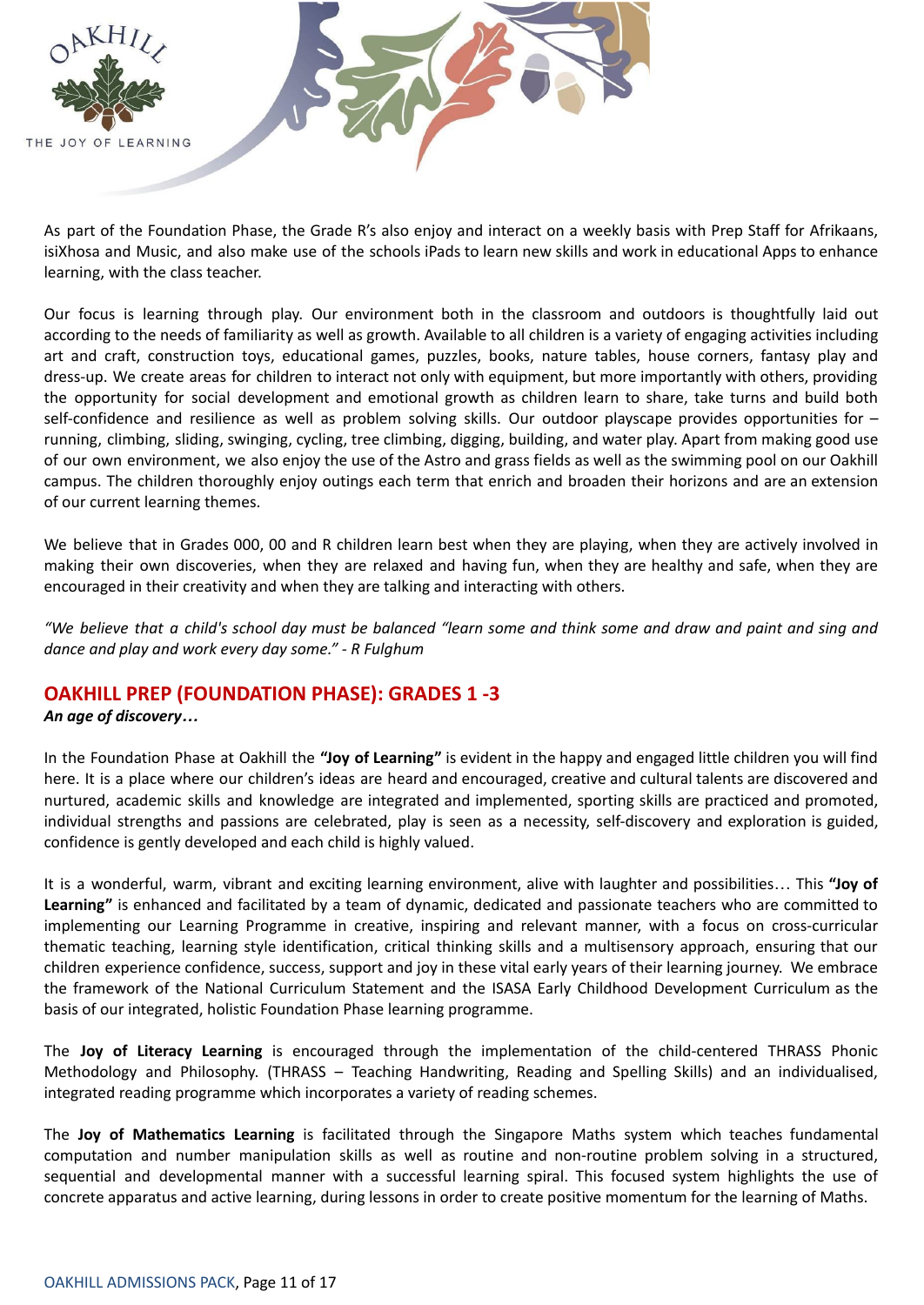

The **Joy of Life Skills Learning** is captured in our CARE Programme (Character and Relationship Education) where our Oakhill value system is presented, explored and discussed and our social and emotional development is nurtured.

The **Joy of Learning about the world we live in** is taught by means of a socially responsible, relevant cross-curricular thematic approach, underpinned by the premise that environmental awareness and respect are vital in developing an appreciation and understanding of the diversity of our country and our place in the world. Learning is discovery-based and experiential, making use of our beautiful Garden Route surroundings.

The **Joy of Music, Art, Dance, Drama and Sport** all form a daily, integral part of our learning experiences and are offered by passionate, specialist teachers.

*"We need to allow for education of the heart as well as the cerebral cortex". - L Holdstock*

# **OAKHILL PREP (INTERMEDIATE PHASE): GRADES 4 - 7**

*A lively learning ground…*

The curriculum in Grade 4-7 covers the following learning areas: English First Language, Afrikaans First Additional Language, Mathematics (Singapore Maths), Natural Science and Technology, Social Sciences, Art, Drama, Music, Life Orientation, Physical Education & Economic Management Sciences (Grade 7 only).

We run a 10-day timetable with 40 minute lessons to improve concentration, productivity and time management and maximize on teaching and learning with an emphasis on cooperative learning. Technology is integrated into lessons with the emphasis on content creation, collaboration and digital citizenship. Collaboration takes place across grades with various projects throughout the year.

Teachers follow a child-centered approach in classrooms, recognizing individual needs, while encouraging pupils to take responsibility for their learning. Academic support is offered in class during lessons but also on a tutorial basis, in support classes after school or on a one-on-one basis with a specialist.

We benchmark ourselves nationally and internationally with pupils in grade 6 writing the IEB Core Skills Tests and the IEB International Benchmarking Tests (ACER).

Learning is not only limited to the classroom. Various camps and outings are organised for each grade throughout the year to enhance the learning experience and allow pupils to learn more about the environment, science, history, agriculture, conservation, leadership, problem solving and adventure thus taking advantage of the garden route and Knysna's unique setting.

"One looks back with appreciation to brilliant teachers, but with aratitude to those who touched our human feelings, The curriculum has so much necessary raw material, but warmth is the vital element for the growing plant and for the *soul of the child." - Carl Jung*

# **OAKHILL COLLEGE (JUNIOR): GRADES 8 - 9**

#### *A time for growth…*

Having emerged from Preparatory School, young teenagers are searching for their place in the world. This is an exciting yet challenging part of the journey towards adulthood. Grades 8 and 9 offer a caring and supportive environment, which stimulates and inspires pupils to achieve their potential.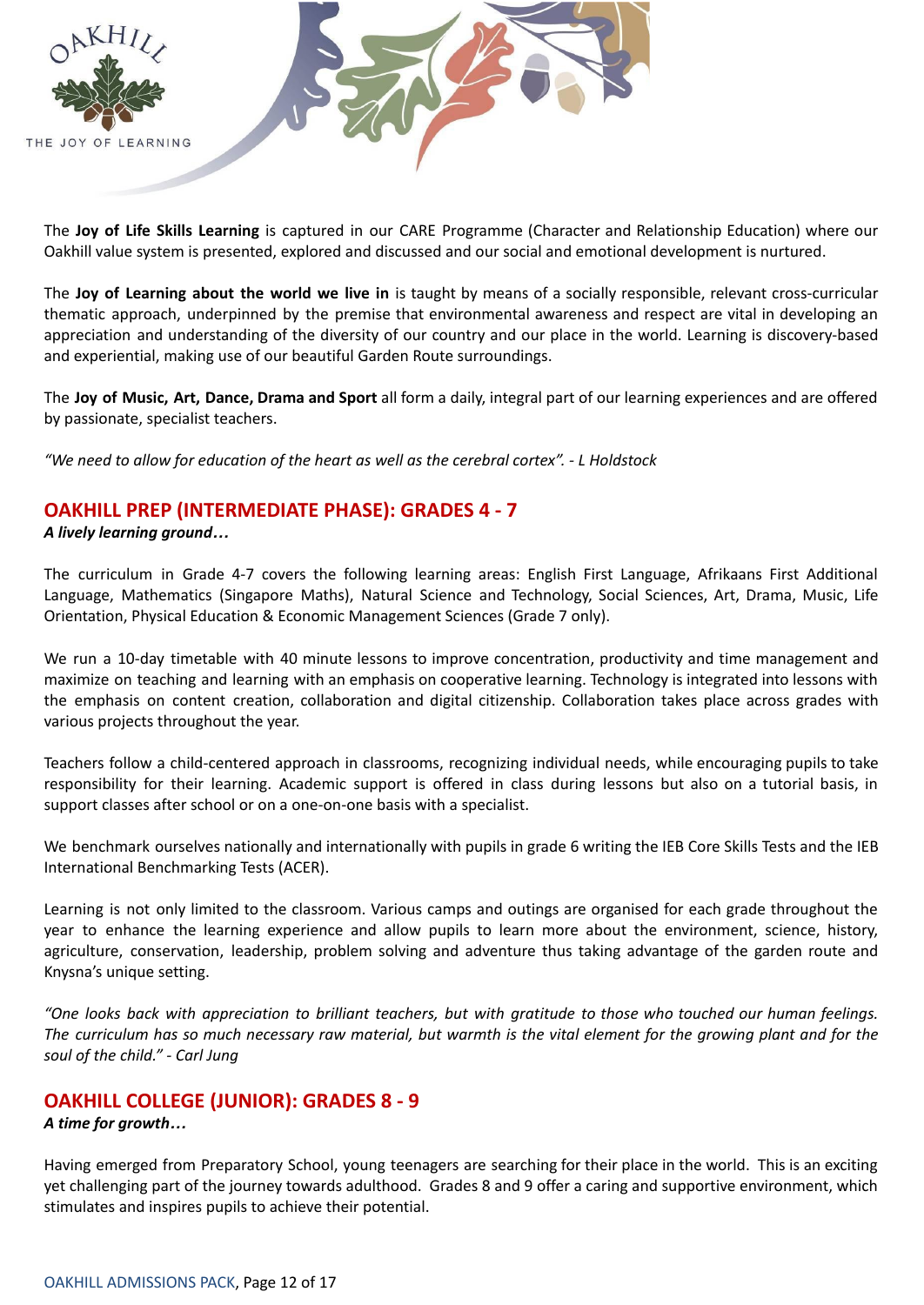

The curriculum in this phase covers an extensive range of Learning Areas: English, Afrikaans, Mathematics, Natural Sciences, Social Sciences, Economic Management Science, Arts, Music, Drama and Life Orientation.

At the end of this phase, pupils are well equipped to make educated choices regarding their seven Matriculation subjects. During the latter part of Grade 9 all pupils will write the IEB Common Task of Assessment.

Teachers in this phase act as facilitators. They encourage pupils to be self-motivated and to take responsibility for their own learning through projects and self-study assignments. Test timetables and project deadlines issued at the beginning of each term promote efficient organisational and time management skills.

Rather than supply ready-made solutions, the teachers assist the pupils in developing their ability to initiate concepts, investigate resources, access and distil pertinent information and draw their own conclusions. These are the first steps towards independent, critical thinking and decision-making.

Outings offer valuable learning experiences away from the classroom. An annual camp provides opportunities for participation, teamwork, friendship and self-discovery.

A Life Orientation programme helps our teenagers to understand the trials, tribulations and triumphs of adolescence, with a full-time Counsellor always available for advice and support.

# **OAKHILL COLLEGE (SENIOR): GRADES 10 - 12**

#### *The pursuit of excellence…*

During these final years at school (Grades 10, 11 and 12), emphasis is increasingly on academic excellence as pupils prepare for the National Senior Certificate Examinations (Matric) written through the Independent Examinations Board (IEB). In Grade 10 pupils make their subject choices for Matric.

#### **SUBJECT CHOICES** *– will be completed ONLY by those entering Grade 10, 11 & 12*

Applicants choose from a minimum of three lines and the option of taking a fourth elective subject is encouraged for those matriculating in 2022 and 2023..

| <b>Compulsory</b><br><b>Subjects</b>             |        | To matriculate 2024                                               | To matriculate 2023                             | To matriculate 2022                                    |
|--------------------------------------------------|--------|-------------------------------------------------------------------|-------------------------------------------------|--------------------------------------------------------|
| <b>English</b>                                   | Line 1 | Accounting / History<br>IT / Life Sciences                        | History / Life Sciences                         | Accounting / Life Sciences /<br>Visual Arts            |
| <b>Afrikaans</b>                                 | Line 2 | Business Studies / Geography<br>Visual Arts / Life Sciences / CAT | CAT / History<br><b>Physical Sciences</b>       | Business Studies / History / IT                        |
| <b>Life Orientation</b>                          | Line 3 | Business Studies / Dramatic Arts<br>History / Physical Sciences   | Visual Arts / Dramatic Arts /<br>IT / Geography | CAT / Geography / Life<br>Sciences / Physical Sciences |
| Mathematics /<br><b>Mathematical</b><br>Literacy | Line 4 |                                                                   | Accounting / Business Studies /<br>Geography    | Dramatic Arts / History /<br><b>Physical Sciences</b>  |

If families come from overseas and a child qualifies for exemption from Afrikaans, a fourth elective subject is compulsory.

**AP Maths, AP English, and Music are options as additional subjects.**

These bands are available if qualifying requirements are met and there are sufficient numbers. Oakhill reserves the right to amend subject packages.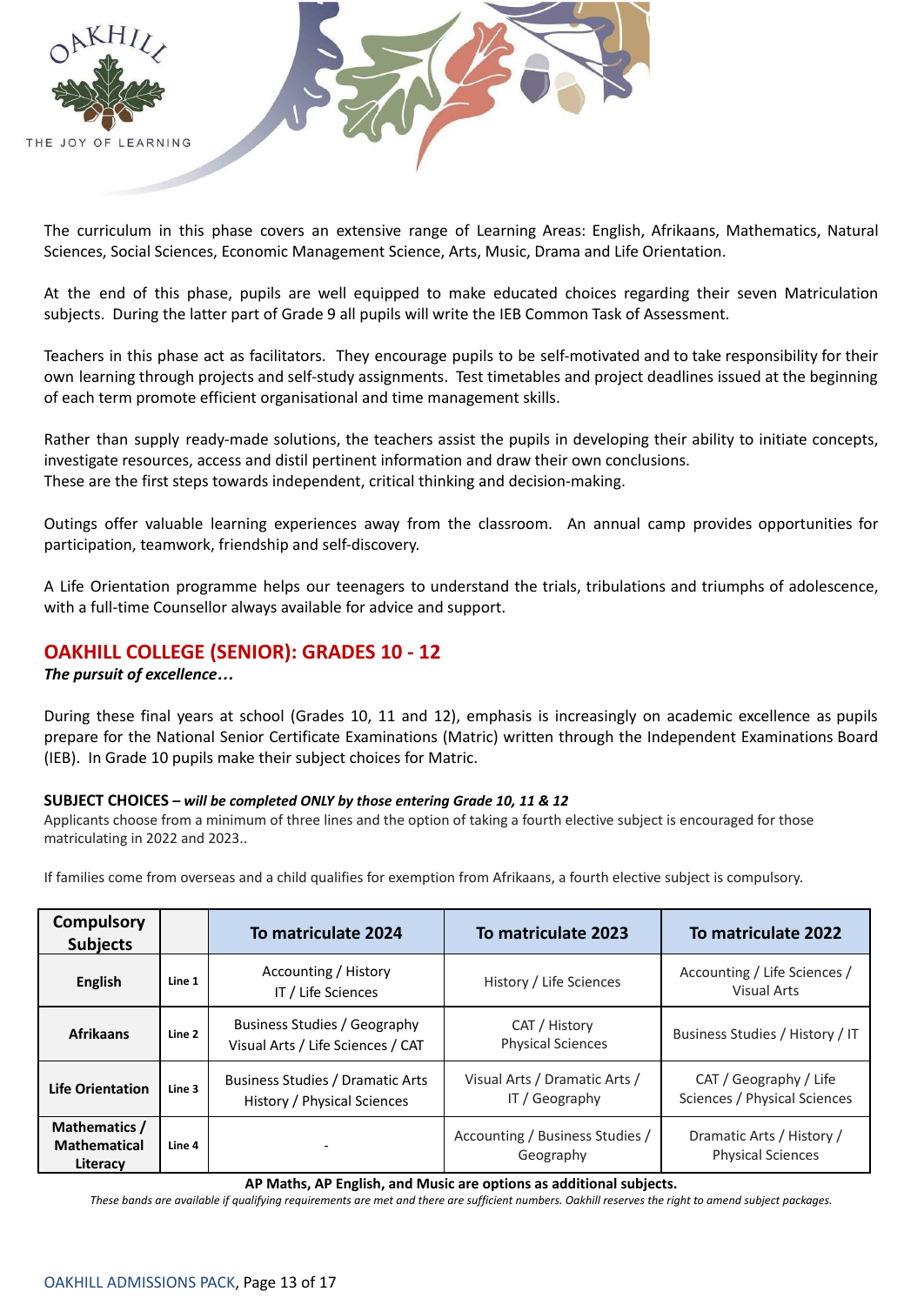

Experienced teachers guide pupils towards making the best possible subject choices according to ability, interest and ambition. The maturing adolescents must now master many skills. The ability to think and work independently, critically and creatively, to access knowledge and reach understanding and to communicate clearly, are the challenges facing them. Teachers and pupils become partners in a dynamic learning process, serving as a final springboard to adulthood.

Field trips form a strong part of the curriculum and pupils spend time each year at an educational camp, exploring ecological issues, experiencing team-work and developing leadership qualities. The Senior College provides outstanding preparation for the challenges facing our young people as they venture on to further education and future careers.

# **THE ARTS**

#### **Visual Arts**

The Art Studio at Oakhill is a centre of creativity, offering tuition in both three dimensional media and two dimensional forms of art. Pupils learn formal and applied methods and are also introduced to modern innovative techniques that allow for personal exploration.

The Studio focuses on drawing skills as an integral foundation for all the arts. At all times the emphasis lies in the nurturing of the creative impetus of the individual and the formulation of an individual style. The Studio exhibits the annual IEB practical examinations.

#### **Performing Arts**

The Performing Arts are an integral and vital part of the holistic education offered at Oakhill. Through the study and development of movement and voice, pupils acquire the ability to express themselves physically and vocally with confidence.

In the Prep School all pupils, boys and girls, take dance classes as well as Drama classes given by specialised teachers. Speech and Drama classes build self-confidence and culminate in theatrical productions in which each child may experience the thrill and the excitement of performing on stage. In the Prep School Dance is offered to all pupils from Grade 1 -3 and Drama is offered from Grade 1 -7. The Prep School Drama Department produces a production annually alternating between Grades 1-3 and Grades 4-7 each year.

In the College, the study of Dramatic Art becomes more formal as texts, both classical and modern, are thoroughly explored, auditions held, and productions mounted. Pupils are involved in all aspects of production to achieve a synthesis of the visual arts, music, movement and dramatisation. By the time pupils reach their final year, they are well equipped for the IEB practical examinations.

#### **Music**

Music is an integral part of the school curriculum. At Oakhill, music and the playing of instruments is enjoyed by all pupils. The Music Centre provides pupils with opportunities to explore music in all its dimensions, to acquire theoretical knowledge as well as practical skills with instruments.

The aims of the Music Centre are:

- To ensure that all pupils who enter the Preparatory School learn to play at least one instrument.
- To encourage pupils to experience the joy of making music.
- To promote the development of musical interest and talent through individual tuition, ensemble and choral work.
- To build a sense of self-worth through mastering the disciplines encouraged by Music.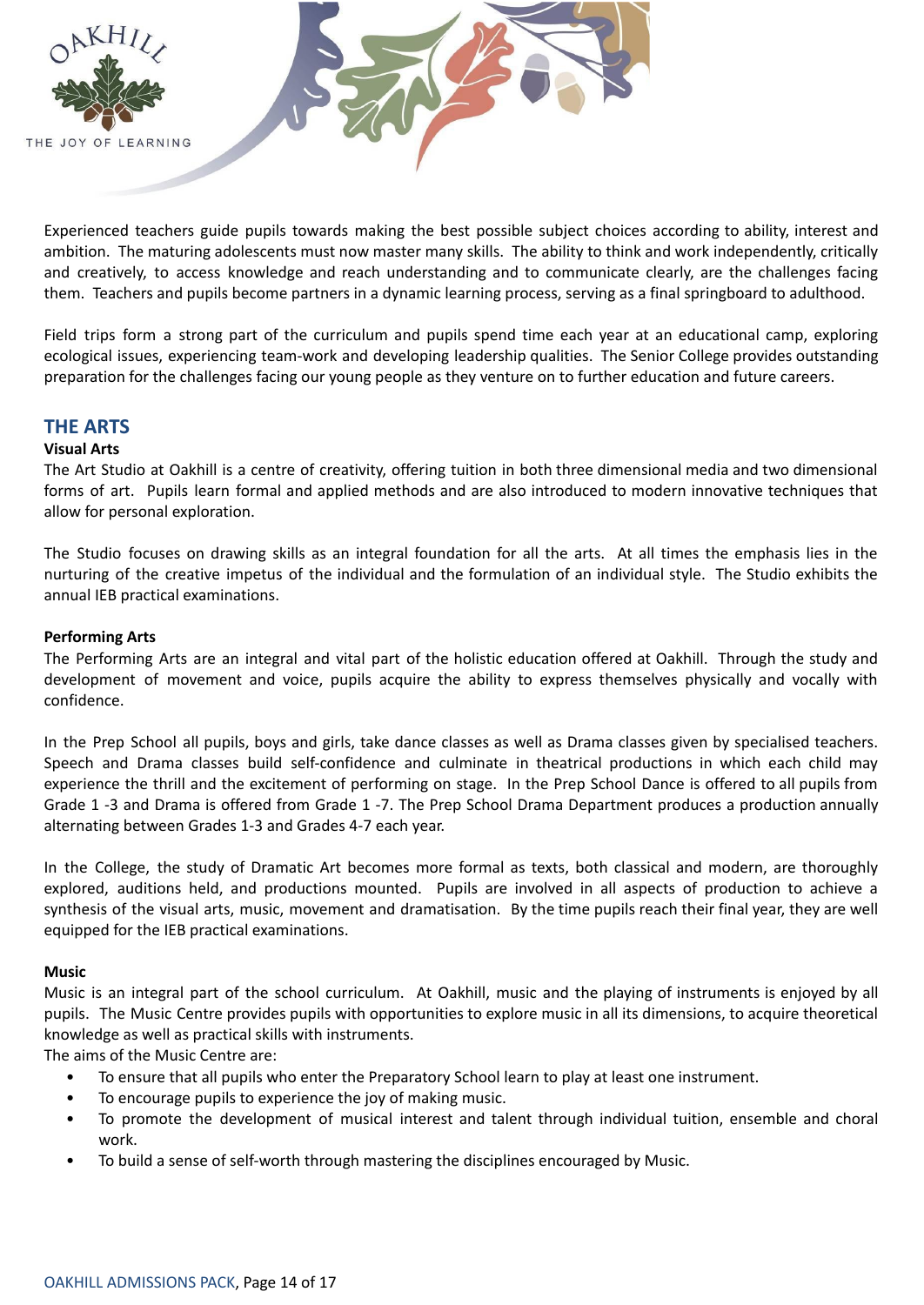

#### **Music as a co-curricular activity**

Oakhill School endeavours to provide tuition to any student willing to learn an instrument. At present lessons are provided in the following instruments: piano, flute, concert flute, recorder, saxophone, trumpet, woodwind instruments, harp, drums, guitar - both classical and electrical, violin and clarinet.

#### **The Choir**

The Preparatory School showcases three choirs (Grades 1-3, Grades 4-7 & Grade 8-9) and continues to build a solid reputation. The choirs perform at assemblies and other internal and external functions such as concerts, festivals and eisteddfods.

The Prep school also offers class music from Grade  $1 - 7$  as research has shown that music education, including listening, playing and appreciation develops IQ and EQ.

All the Arts subjects (learning areas) are presented and facilitated by specialist teachers who combine a passion for their field of expertise with a love for children.

# **PHYSICAL AND SOCIAL DEVELOPMENT**

#### **Physical Education**

Physical Education is a compulsory part of the curriculum for all pupils. The Sports Programme at Oakhill aims to promote a healthy lifestyle, a strong body, self-discipline and a positive competitive spirit. The lessons of humility, courage, discipline and teamwork learned on the sports field are essential components of a balanced education. Within the curriculum all pupils are given the opportunity to learn skills and develop talents, build confidence and enhance physical and social well-being. Beginning with rudimentary ball skills in Grade 000 through to the well-developed athleticism and skill required at College level, a committed team of coaches strive to meet the needs of each pupil. In the Prep school everyone who plays gets to be in a team. This ensures that every child experiences the joy of teamwork and team spirit.

#### **Games**

Participation in Games is compulsory. There are a wide range of sports available and younger boys and girls are encouraged to play team games. Sport at Oakhill is not just for recreation. It encourages young men and women to become more self-aware, to build character and to grow their leadership qualities. Pupils participate in at least one of the following sporting activities each term. Oakhill teams are entered in the regional league fixtures and matches are played against other schools on the Garden Route and further afield too. Our players also participate, with well-established success, in regional and provincial trials to represent South Western Districts/EDEN.

- Athletics Rugby
- 
- Cricket Soccer
	-
- Water Polo Swimming
- Hockey → Tennis
- Netball

In addition to its own sports facilities and coaches, Oakhill also makes use of off-campus facilities and the expertise of other specialised coaches - providing transport for pupils where necessary. Pupils are thus able to take advantage of a wide variety of activities with the best possible coaching.

#### **Clubs and Societies**

There are a number of extra-curricular clubs and societies which pupils are encouraged to join.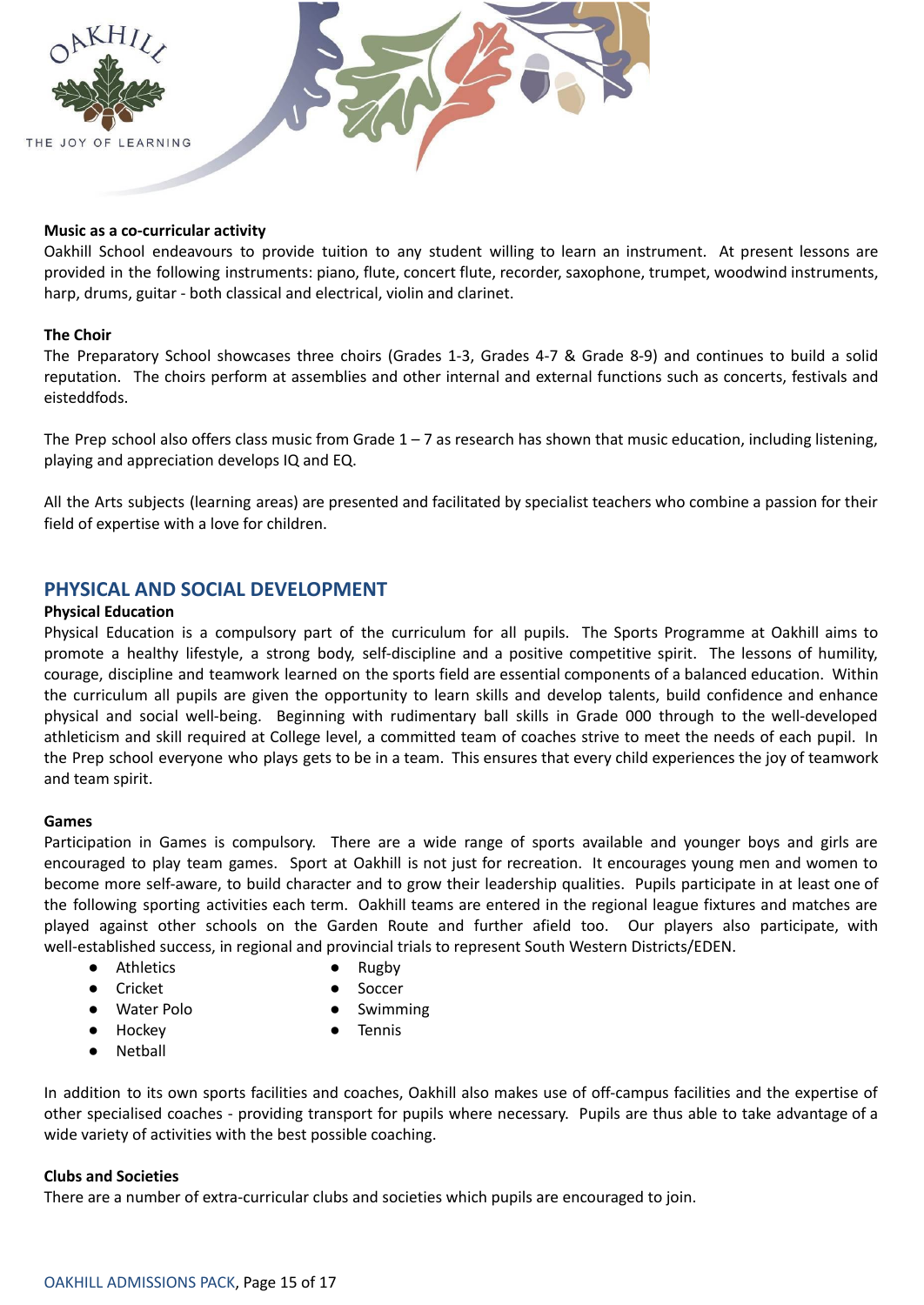

# **SCHOLARSHIPS AND BURSARIES**

#### **Scholarships**

These are awarded annually on the basis of performance in the Scholarship Examination usually written in March each year. Pupils in Grade 7 are invited to write the Scholarship Examination on the recommendation of their Prep School Head.

Written papers in English, and Mathematics are based on Grade 6 work. Candidates will be expected to prepare a speech, be involved in a group facilitation involving thinking skills. They will also be interviewed by senior staff.

Scholarships are awarded on academic performance only and all awards are for the candidates' whole College career, provided that conduct and diligence are satisfactory. The right to not make awards, or awards to the amount mentioned above, in any year, is reserved by the school.

#### **Bursaries**

Funds are made available for financial assistance to families who would not normally be able to afford Oakhill's fees. Consideration is only for pupils from Grade 4 and older. Applications for bursaries need to be made in writing to the Head of School by 1 August the **year before** the family are considering applying for assistance.

Bursaries are awarded on the basis of need and talent and are subject to outside donors and partnerships with business and sponsors. Preference is given to children from previously disadvantaged backgrounds.

# **FREQUENTLY ASKED QUESTIONS**

- **1. Do you have boarding facilities?** No, we do not.
- **2. How many terms do you have in the academic year?** Four terms.
- **3. Are you an English medium school?** Yes, we are.
- **4. Are you co-educational?**
	- Yes, we are.
- **5. What ages do you cater for at Oakhill?**

We accommodate children from Grade 000 (turning 4 years old) to Grade 12 (Matric).

**6. What are your class sizes?**

Classes are small and intimate and vary according to grade. The maximum size per class is 25 pupils.

**7. What are your fees?**

Our fees change annually and are available on our website (www.oakhill.co.za/admissions/fee-schedule/).

**8. What is your admissions procedure?**

Our website has details and the procedure is clearly indicated in this document. Families are interviewed by the Head of Prep/College and the Head of School, and a copy of the pupils' latest report must be submitted. (https://oakhill.co.za/admissions/)

**9. What is your Matric pass rate?** 100% since our first Matrics wrote the IEB Senior Certificate in 1994 but we would prefer to be judged by how our pupils cope at University and life thereafter.

**10. What subjects do you offer at Oakhill?**